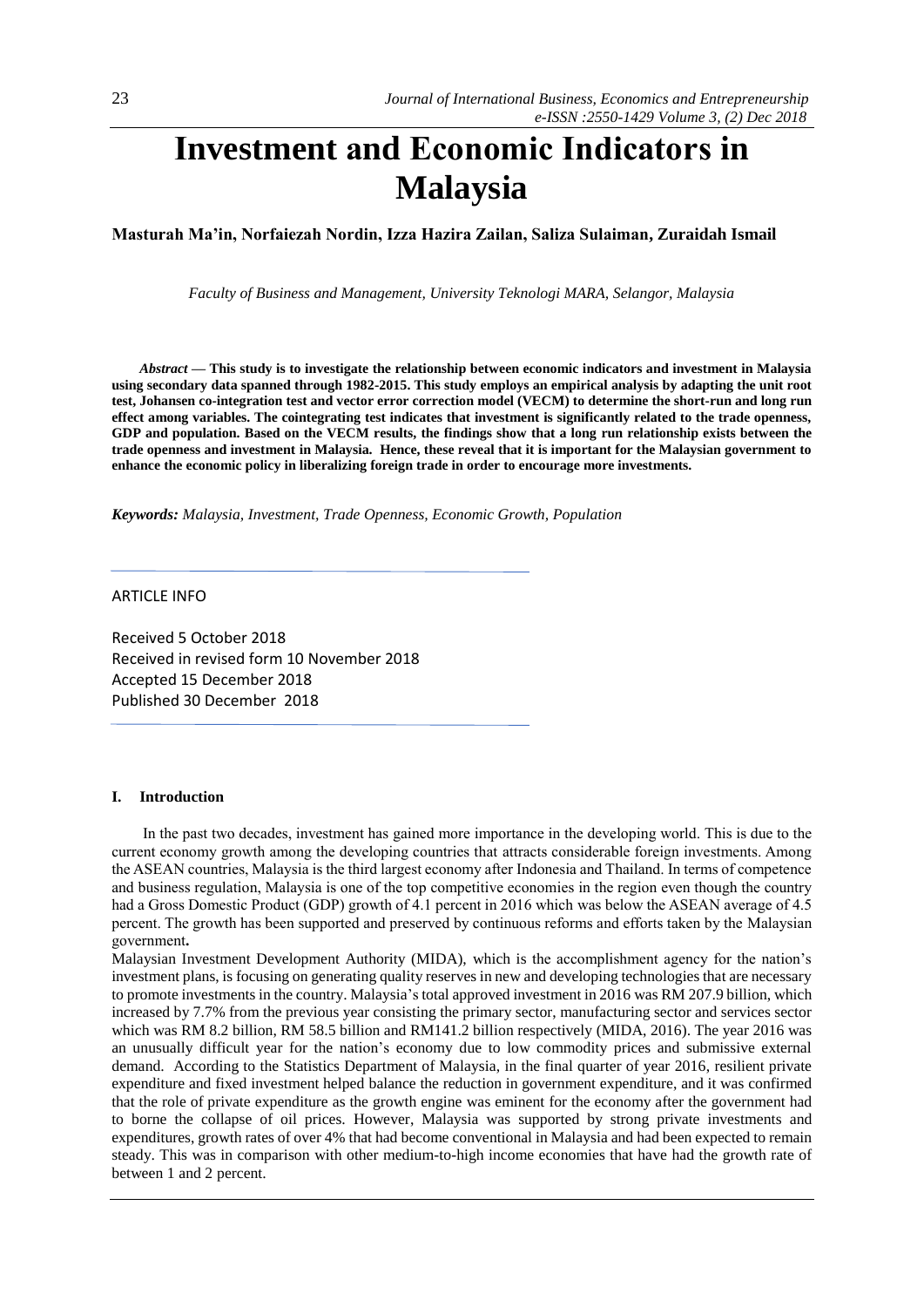The objective of this study is to examine the relationship between economic indicators on investment and investigate the long run effects of economic indicators on Malaysia's investment. Hence**,** this research studies three **v**ariables which are trade openness (OPN), gross domestic product (GDP) and population (POP) on the relationship between trade openness and investment in Malaysia. Many studies have been conducted to show how important investment toward a country's economy. If investment continuously decline, it will cause low productivity, low economic growth and finally affect the potential employment growth.

According to this issue, Clean Development Mechanism (CDM) has managed to transfer the technology from developed countries to developing countries to promote feasible economy growth. It has been found that environmental regulations, competitiveness, and financial benefits have a progressive impact on CDM implementation which shows significant positive effect of CDM application on economy performance. Therefore, it is crucial for this research to be conducted as to determine how economic indicators, for example, trade openness can influence investment in Malaysia by using the projected variables. The findings can reveal insights to investors and policy makersto predict the investment inflow, promote linkages with foreign investors and establish domestic firms in increasing trading activities.

## **II. Literature Review**

There are many empirical literatures that explain the relationship between investment and determinants. This study uses Gross Fixed Capital Formation (GFCF) as the proxy for investment. This is in agreement with the study by (Perić & Đurkin, 2015) which used the GFCF as the proxy. Small firms tend to invest in new fixed assets. GFCF consists of six broad asset types which are dwellings, other buildings and structures, transport equipment, other machinery and equipment, cultivated assets and intangible fixed assets (Kosma, 2015). This comparison of gross investment spending to GDP can misrepresent trends in capital formation. Another standard for judging the rate of capital formation compares the stock of capital assets to the number of people who might use that capital or benefit from its services (Fallis, 2013).

Trade openness can be defined as expanding business prospects for local and international companies by opening up new markets by removing unnecessary barriers and giving exporting activities the easy access. It can help to boost economy growth, reduce poverty and expand private sector development. The results suggest that in the long-run, trade openness had positive relationship in manufacturing growth in Malaysia. It was also suggested that openness should be viewed as the long-term policy initiative for the sector to benefit (Govindaraju & Appukutty, 2009). The study found that in short run trade openness and foreign direct investment had significant but negative effect on economic growth. Based on the result, government development expenditure had influenced the economy growth in Malaysia (Hussin, Mat Ros, & Zamzuri Noor, 2013).

Based on the accelerator theory of investment behavior, actual investment is a function of changes in demand or output where *INV = f(GDP)* (Adugna, 2013)*.* Investment decision needs consideration of income level (Riffin & Ahmad, 2012). This is supported by a study that explains the reasons for the importance of GDP in stimulating domestic investment (Al Khatib, Altaleb, & Alokor, 2012). Private investment also has positive correlation to GDP growth, to credit extended to the private sector and to government investment (International Monetary Fund, 1993). Furthermore, investment is simply proportional to changes in output, with assumption that capital stock is always optimally adjusted (Kosma, 2015). In addition, the richer countries appear to be, the more they can attract a lower share of FDI relative to GDP compared to the poorer countries (Yu & Walsh, 2010). Likewise, the countries with larger GDP or with high GDP growth rate, higher proportion of international trade and with more business friendly environment are more successful in attracting FDI (Abdul, 2010).

In term of population and market size, Pakistan fits well into the large market argument because many products in this market can be served better through local production than exports from the source country (Akhtar, 2000). In other words, in developing countries, both population and GDP are crucial. The FDI is concerned with the size of market in developing countries not in only per capita basis but rather in aggregate size (Seref Akin, 2010). Other study done by Kostin (2018) found that implementation of valued-based management principle leads to growth and greater investment attractiveness of the Russian companies. In addition, (Kristjansdottir, 2004) about the low foreign direct investment in Iceland can be explained by its geographical location together with market size measures. Results indicate that distance negatively affects FDI and from this view, FDI appears to be more driven by wealth effects than market size effects.

The favorable investment climate is characterized not only by traditional policy areas that can foster private sector investment but also by the broader institutional environment in which the firm operate (Lim, 2014). In developing countries, market size is the most important determinant of foreign direct investment (Hussain, 2012). Moreover, the size of market's firm tending to be positively significant towards investment in China. This is due to the larger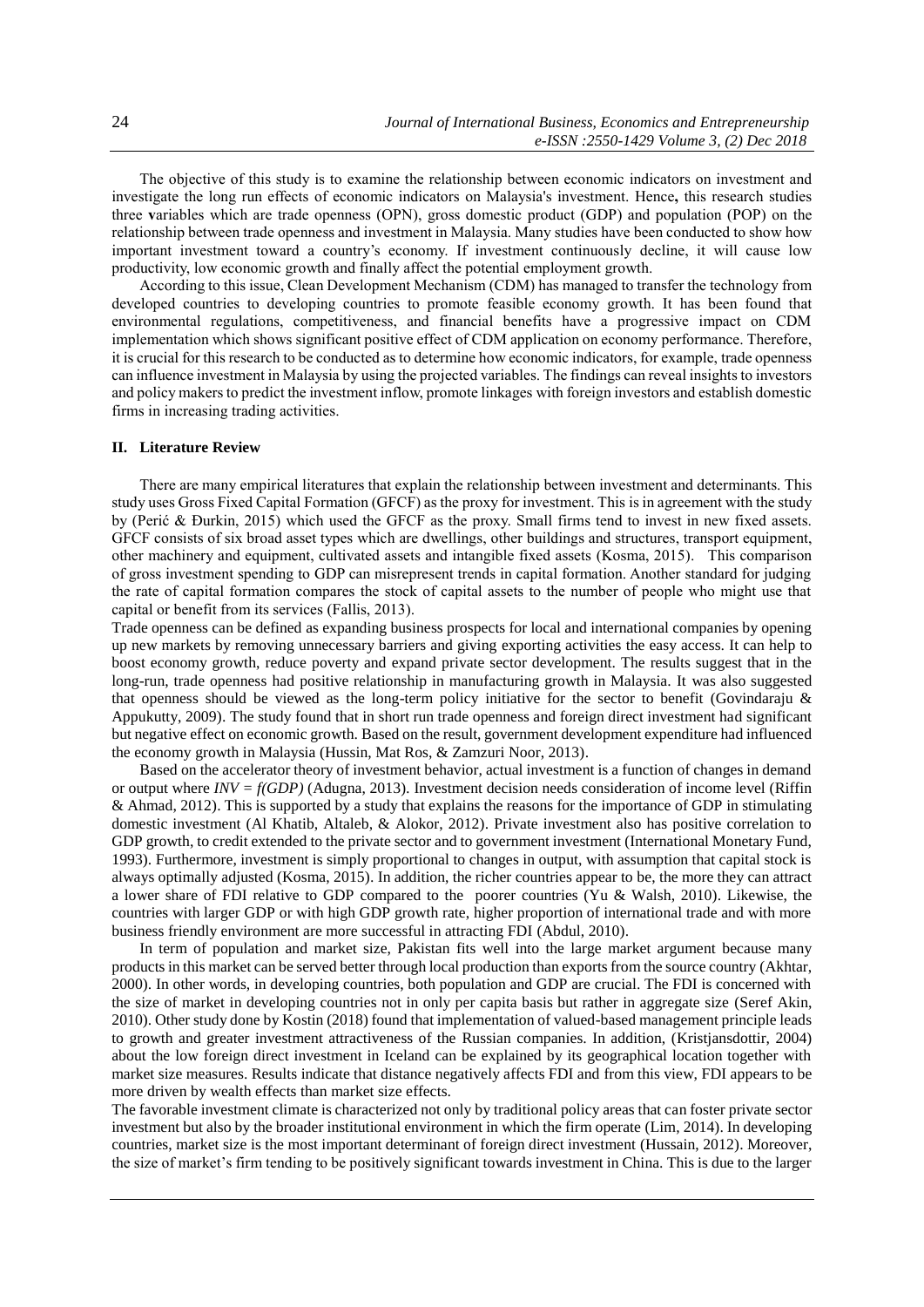economies attract relatively more investment, economic growth can be viewed as a possible drivers for increasing a province's investment's stock (Coughlin & Segev, 2000).

## **III. Methodology**

This study uses the cointegration and vector error correction model (VECM) that consists of four variables which are investment, trade openness, GDP and total population in Malaysia. Investment is the dependent variable and trade openness, GDP and population are the independent variables. The model follows Mohsen (2015) and is presented as follows:

$$
LINV = \alpha + \beta 1 \; OPN + \beta 2 \; LGDP + \beta 3 \; LPOP + \varepsilon t
$$

where α is the intercept, *β1*, *β2,* and *β3*are the coefficients of the model, *LINV* is the natural log of gross fixed capital formation as proxy to investment in real value (Millions of Ringgit Malaysia), *OPN* is the tread openness (the percentage of total exports and imports to GDP), *LGDP* is the natural log of the gross domestic product (Millions of Ringgit Malaysia), *LPOP* is the natural log of population, and ε*t* is the error term.

## **3.1 Unit root test**

The process examines the characteristics of the variables selected to avoid the problems of spurious that are often associated with non-stationary time series and generate long -run equilibrium relationships concurrently. The data series will be tested for stationary using the Augmented Dickey Fuller (ADF) test as the starting point to assess the order of integration. Whether the variable series is stationary or does not have a unit root will imply that the alternative hypothesis is accepted and the null hypothesis is rejected. The results of the tests indicate that null hypothesis at 5% significance level cannot be rejected at any level. At the first difference, all the variables are stationary, therefore, the null hypothesis is rejected and the alternative is accepted for each of the variables.

#### **3.2 Johansen cointegration test**

After all variables are integrated of order one I(1), then study should proceed to test whether a long run relationship exist between variables. The Johansen test approaches the testing for cointegration by examining the number of independent linear combinations (k) for an (m) time series variables set that yields a stationary process. The Johansen test can be seen as multivariate generalization of the Augmented Dickey-Fuller (ADF) test. The generalization is the examination of linear combinations of variables for unit roots. The Johansen test and estimation strategy makes it possible to estimate all co integrating vectors when there are more than two variables

#### **3.3 Vector error correction model (VECM)**

When results show that the variables have long run relationship between them, then VECM is applied in order to evaluate the short run properties of the cointegrated series. In VECM, a negative and significant coefficient of the ECM indicates any short run fluctuations between variables and will stabilize long run between them. However, if there is no cointegration, the researchers have to proceed with Granger causality to test the casual links between variables and VECM will be no longer used.

## **IV. Empirical Results and Discussion**

# **4.1 Unit Root Test**

Standard econometric methodologies assume stationary in the time series while they are in the real sense non-stationary. The essence of testing for unit root is because if the series is not stationary then all the results from the classical linear regression analysis are not valid. It is also to determine the stationary level using the Augmented Dickey-Fuller (ADF) test. The variables are stationary when the Augmented Dickey-Fuller (ADF) value is greater than the critical values of the variables. The table below shows the results of the unit root test.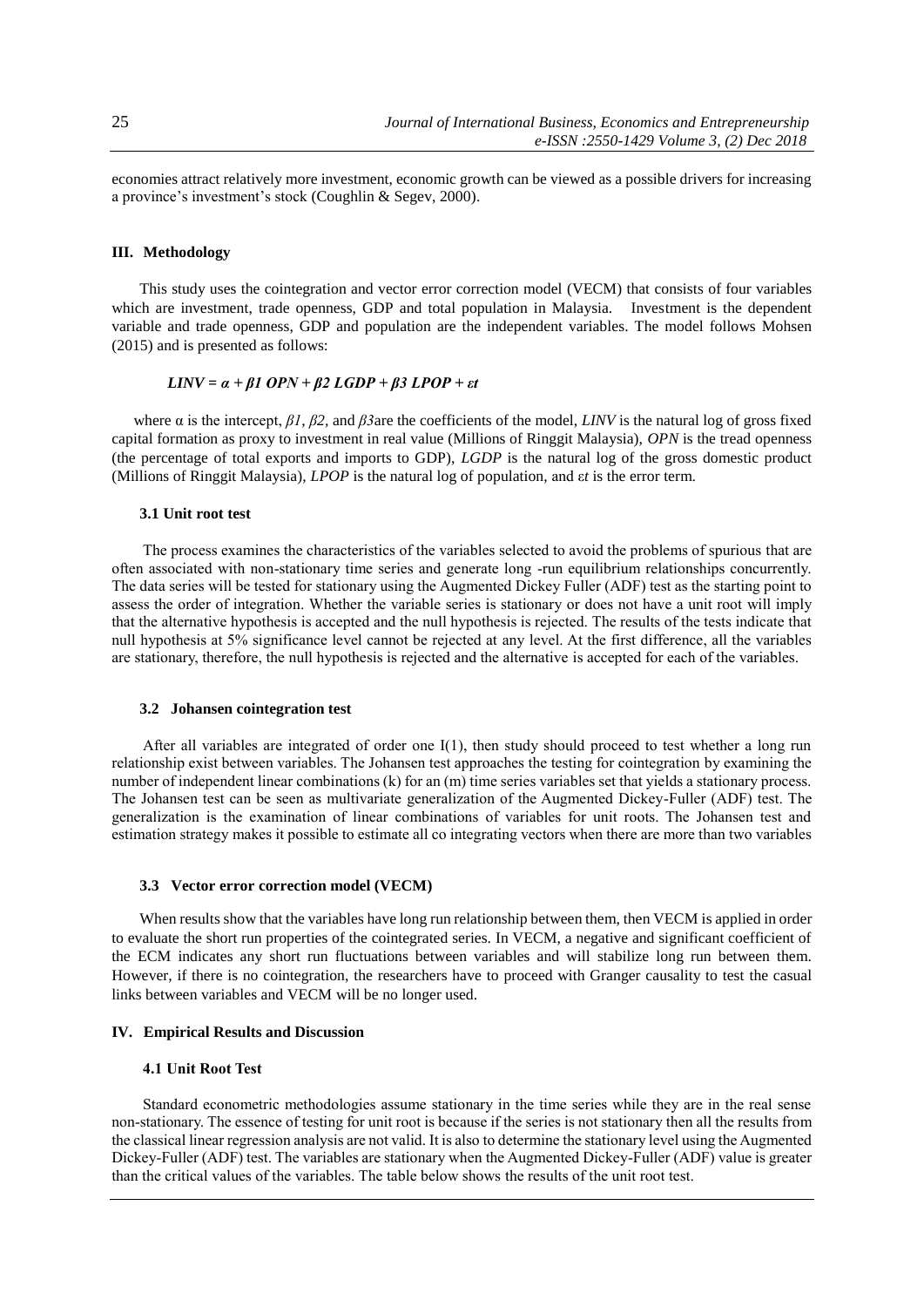| <b>Table 1: ADF Unit Root Test Results</b> |             |                         |                     |                         |  |  |
|--------------------------------------------|-------------|-------------------------|---------------------|-------------------------|--|--|
| <b>Augmented Dickey Fuller (ADF)</b>       |             |                         |                     |                         |  |  |
|                                            | Intercept   |                         | Intercept and Trend |                         |  |  |
| <b>Variables</b>                           | Level       | <b>First Difference</b> | Level               | <b>First Difference</b> |  |  |
|                                            |             |                         |                     |                         |  |  |
| <b>LINV</b>                                | $-0.330637$ | $-3.985492**$           | $-1.784473$         | $-3.925097**$           |  |  |
| <b>OPN</b>                                 | $-1.722621$ | $-3.558780**$           | 0.086276            | $-3.957895**$           |  |  |
| <b>LGDP</b>                                | $-1.088793$ | $-3.614713**$           | $-1.052254$         | $-3.617131**$           |  |  |
| <b>LPOP</b>                                | 1.261402    | $-16.01474**$           | 2.352512            | $-4.292379**$           |  |  |

\*\* Denoted significant at 5% level of confidence

Based on the results in Table 1 above, it can be concluded that none of the variables was at stationary level. However, to attain stationary level, all the variables were differentiated once and were stationary at the first difference. This indicated that there was no unit root at the first difference.

# **a. Cointegration Test**

Having established that the variables were stationary and had the same order of integration, we proceeded to test whether they were cointegrated. To achieve this, Johansen Multivariate Cointegration test was employed. The Johansen procedure was used to identify long run relationship among the variables. Cointegration of the dependent variable with the independent variables formed a dynamic basis which enabled forecast to be made. The results of the Johansen's Trace and Max Eigenvalue tests are shown in Table 2 below.

| <b>Table 2: Johansen Cointegration Test</b> |                               |                               |                                  |                               |
|---------------------------------------------|-------------------------------|-------------------------------|----------------------------------|-------------------------------|
| <b>Hypothesized</b><br>No. of $CE(s)$       | Max-Eigen<br><b>Statistic</b> | 0.05<br><b>Critical Value</b> | <b>Trace</b><br><b>Statistic</b> | 0.05<br><b>Critical Value</b> |
| None*                                       | 39.76762                      | 27.58434                      | 68.14397                         | 47.85613                      |
| At most 1                                   | 16.52305                      | 21.13162                      | 28.37635                         | 29.79707                      |
| At most 2                                   | 11.58232                      | 14.26460                      | 11.85330                         | 15.49471                      |
| At most 3                                   | 0.270980                      | 3.841466                      | 0.270980                         | 3.841466                      |

\*Denotes rejection of the hypothesis at 5% significance level

Long run test indicates one cointegrating equation(s) at 5% significance level

At 5% significance level, the Trace test and the Max Eigenvalue test suggested that there was cointegration in each model, hence null hypothesis was rejected. The long run indicated one cointegrating equation at 5% significance level. The result further explained that there was long run relationship between the variables.

# **b. Vector Error Correction Model (VECM)**

Based on the cointegration test conducted, it is found that there was long-term relationship between the variables. Therefore, error correction term (ECT) was included in order to run vector error correction model. By doing this, ECM captured the short-run as well as long run equilibrium adjustments between variables.

| <b>Table 3: Short-run Error Correction Model</b> |              |             |              |                |
|--------------------------------------------------|--------------|-------------|--------------|----------------|
| <b>Variables</b>                                 | Dlog(INV)    | D(OPN)      | Dlog(GDP)    | Dlog(POP)      |
| Constant                                         | 0.068001     | $-15.48239$ | $-0.078130$  | $-7.07E - 0.5$ |
| Dlog(INV)                                        |              | 5.773198    | $-2.190384$  | $-0.003984$    |
|                                                  |              | (0.05856)   | $(-1.17511)$ | $(-0.86175)$   |
| D(OPN)                                           | $-0.013975$  |             | $-0.015600$  | $-2.10E - 0.5$ |
|                                                  | $(-1.20404)$ |             | $(-1.28365)$ | $(-0.69835)$   |
|                                                  |              |             |              |                |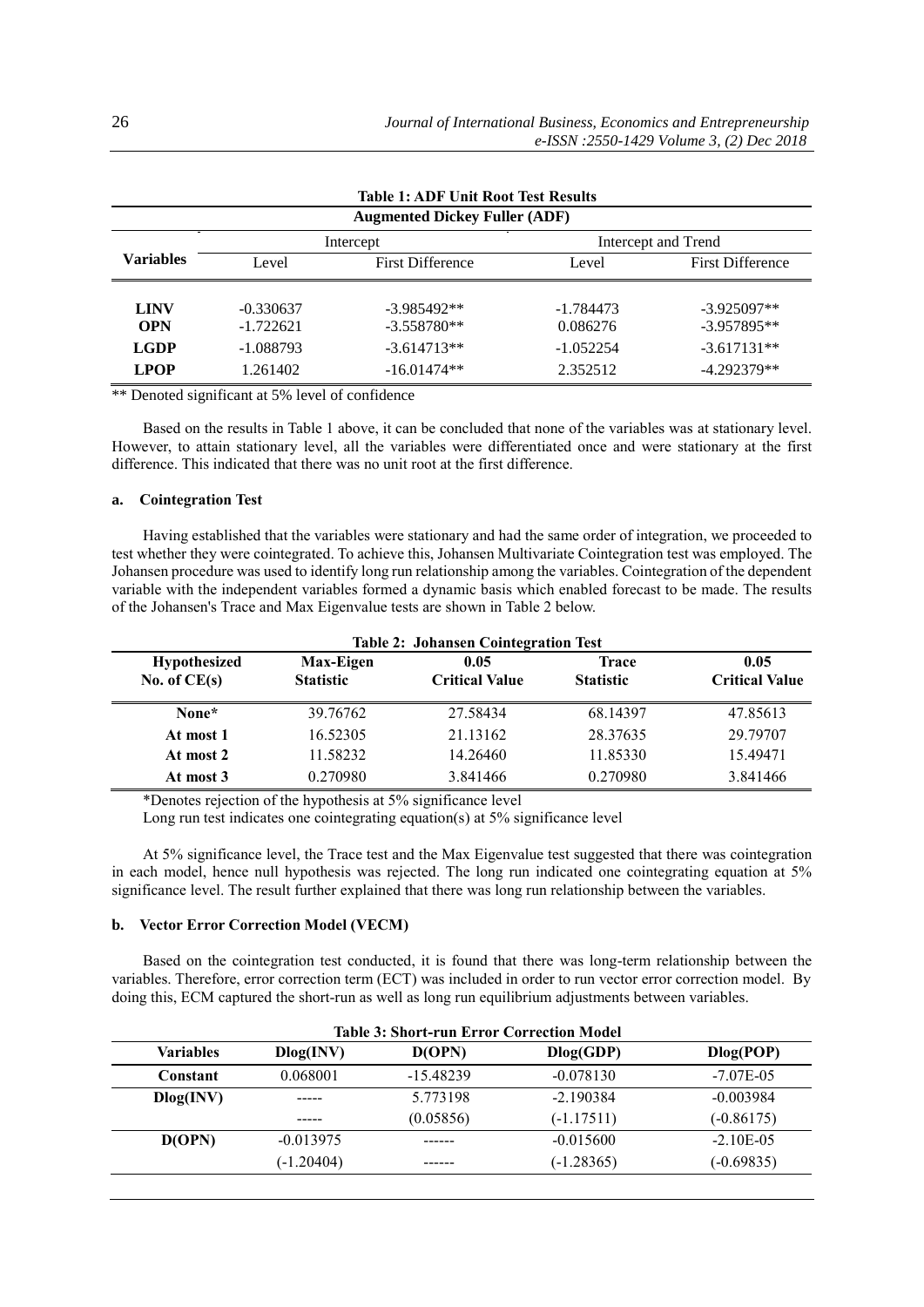| Dlog(GDP)          | 2.026348     | $-6.855280$  | -----     | 0.003433  |
|--------------------|--------------|--------------|-----------|-----------|
|                    | (1.21356)    | $(-0.07414)$ |           | (0.79167) |
| Dlog(POP)          | $-1.160211$  | 808.4069***  | 6.484870  |           |
|                    | $(-0.14749)$ | (1.85567)    | (0.78734) | -----     |
| R Square           | 0.325199     | 0.315269     | 0.423156  | 0.995672  |
| <b>Adjusted R</b>  | 0.195430     | 0.183590     | 0.312224  | 0.994840  |
| <b>Square</b>      |              |              |           |           |
| <b>F-Statistic</b> | 2.505975     | 2.394228     | 3.814567  | 1196.368  |
| D.W                | 2.061838     | 1.858942     | 2.045004  | 0.574238  |
|                    |              |              |           |           |

\*\*\*Denotes rejection of the hypothesis at 10% significance level

T-values in bracket

Based on the results in Table 3, it can be concluded that there is no short run causality among or between the variables. There is a negative coefficient between investment and trade openness, which is one percent increase in trade openness, will cause the investment to decrease by 0.0139 percent. This is consistent with Hussin, Mat Ros, & Saifoul Zamzuri Noor (2013) who examined the causal relationship between INV and OPN; the results showed there was no causal link because Malaysia experienced exchange rate depreciation and total imports exceed total exports which had created negative trade balance positions in almost all the years studied.

There is a positive coefficient between investment and GDP, where one percent increase in GDP, will increase the INV by 2.0263 percent. However, GDP and INV have no short run causal relationship. This is consistent with Abu Hassan Asari et al. (2011) who stated that there is no short run relationship exist between investment inflows and GDP. There is also a negative relationship between INV and POP, where one percent increase in POP will cause the INV to reduce by 1.1602 percent. This is supported by Aziz & Makkawi (2012), there is no short run linkage between investment and population. Countries with large population may have difficulties in receiving investments if they lack technical institutions necessary for developing a highly skilled workforce.

| <b>Table 4: Long Run Error Correction Model</b> |                    |  |  |  |
|-------------------------------------------------|--------------------|--|--|--|
| <b>Independent Variables</b>                    | Dependent Variable |  |  |  |
|                                                 | Log(INV)           |  |  |  |
| Constant                                        | 8.640150           |  |  |  |
|                                                 |                    |  |  |  |
| Dlog(INV)                                       |                    |  |  |  |
| D(OPN)                                          | 0.006731           |  |  |  |
|                                                 | (21.2642)          |  |  |  |
| Dlog(GDP)                                       | $-0.821785$        |  |  |  |
|                                                 | $(-41.1045)$       |  |  |  |
| Dlog(POP)                                       | $-0.594598$        |  |  |  |
|                                                 | $(-3.88788)$       |  |  |  |
| ECM(p)                                          | $-1.150848**$      |  |  |  |
|                                                 | $(-2.14784)$       |  |  |  |

\*Denotes rejection of the hypothesis at 5% significance level

Table 4 presents the ECM results whichclearly show that ECM coefficient is correctly signed in negative as expected. In other words, there is long run causality from the three independent variables such as OPN, GDP and POP. In the long run, OPN, GDP and POP have an influence on INV. Given that the equilibrium correction of the ECM is estimated at -1.150848 and significant at 5 percent and has the correct sign. This indicates a low speed of adjustment to equilibrium. This finding supports similar finding from a previous study conducted by Matadeen (2011), which observed that OPN and GDP had a relatively high impact and long run relationship with investment.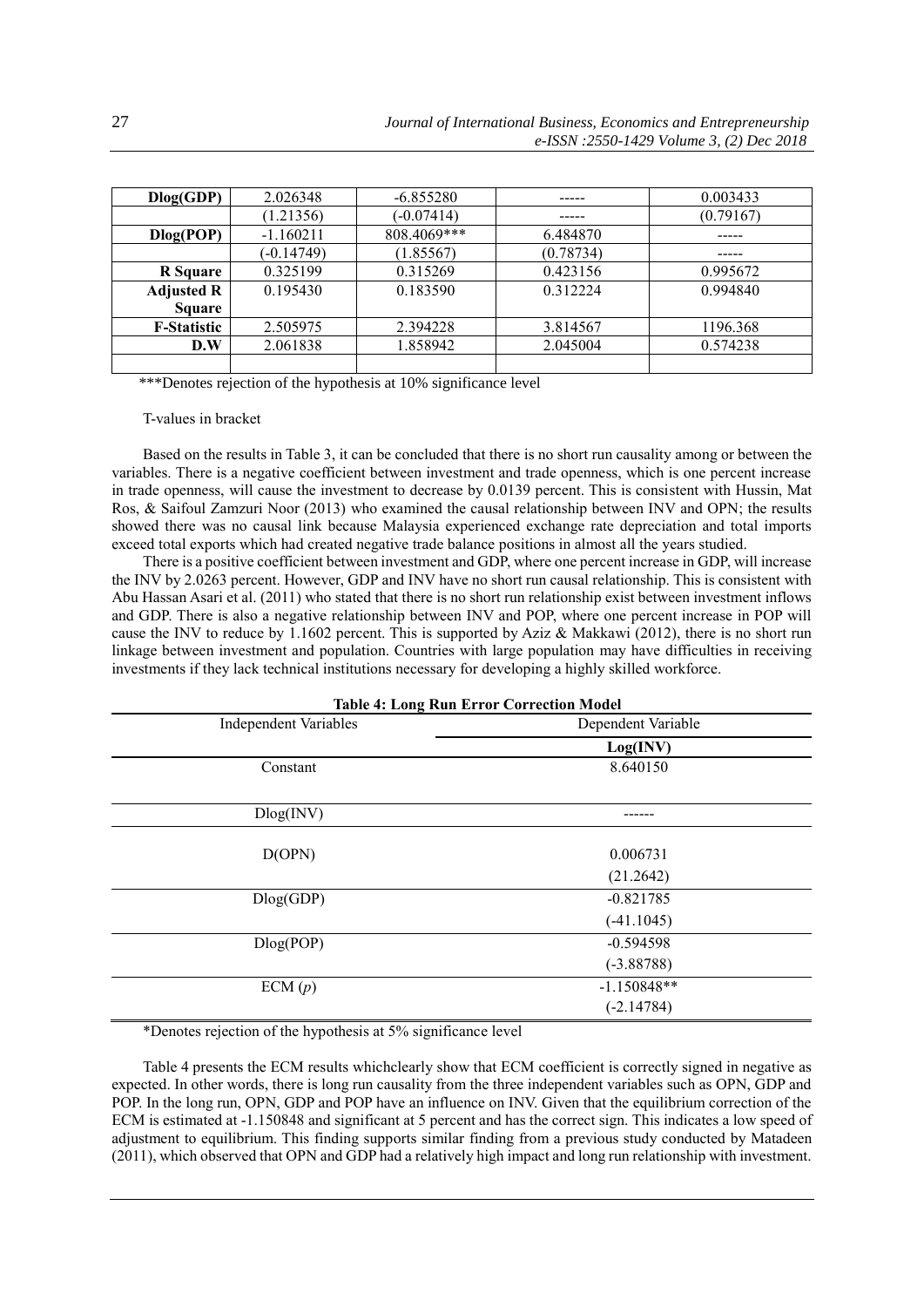# **V. Conclusion**

The effect of trade openness, economy growth and population on the investment in Malaysia was investigated in this study using annual data series from 1982 to 2015 which consisted of 34 observations. The model employed had four variables. The dependent variable was investment and the independent variables were trade openness, GDP, and population. The ADF unit root test, Johansen cointegration test, and Vector error correction model analysis were employed in this study. The results on cointegration test showed the existence of long-term relationship between the variables. Therefore, error correction term (ECT) was included in order to run vector error correction model. The results showed that all variables had no short run causality effect between them. However, ECM coefficient was negative as expected. Thus it can be concluded that there is long run causality from the three independent variables and they have low speed of adjustment to equilibrium.

Based on the findings of this study, trade openness has long run effect toward investment in Malaysia. This is due to the easier process of import and export, hence this attracts more investors to invest and eventually, economy growth can be achieved. Therefore, it can be said that this study has achieved its objective. Besides, improving the economy management will also help to attract more investors. Moreover, population growth provides more human capital as well as creates more demand in the market. It also opens up more potential market size (GDP) for investors to maximize profits.

Hence, although there is no short run effect between variables it is important for the Malaysian government to improve the investment climate by opening up the Malaysian economy to foreign trade and improve the quality of the human capital in order to encourage more investments in this country. This study recommends that Malaysia should conduct serious study on joining trade treaties and seize advantages as a member of World Trade Organization (WTO). At the ASEAN level, Malaysia should also play a more significant role in establishing Free Trade Agreements (FTAs). Finally, the government's economy policy in liberalizing foreign trade has been successful in enhancing the investments in Malaysia that has always been a trading nation.

## **References**

- Abdul, K. (2010). Determinants of Foreign Direct Investment in Developing Countries : A Comparative Analysis. Margin: *The Journal of Applied Economic Research*, *4*(4), 369-404., 1–27. https://doi.org/10.1177/097380101000400401
- Abu Hassan Asari, F. F., Shamsudin, N., Hamid Abd Kadir, R. A., Baharuddin, N. S., Affandi, S., & Jusoff, K. (2011). Impact of export and gross domestic product towards foreign direct investment inflows in Malaysia. *World Applied Sciences Journal, 12,* 27–33. Retrieved April 28, 2017 from https://www.idosi.org/wasj/wasj12(BES)11/5.pdf
- Adugna, H. (2013). Determinants of Private Investment in Ethiopia. *Journal of Economics and Sustainable Development*, *4*(20), 75–126. Retrieved from www.iiste.org
- Akhtar, M. (2000). The Determinants of Foreign Direct Investment in Pakistan: An Econometric Analysis. *The Labour Journal of Economics, 5*(1), 1–22. Retrieved February 27, 2017 from http://121.52.153.178:8080/xmlui/handle/123456789/5152
- Al Khatib, H., Altaleb, G. S., & Alokor, S. M. (2012). Economical Determinants of Domestic Investment, *European Scientific Journal,* 8(7), 1–17.
- Aziz, A., & Makkawi, B. (2012). Relationship between foreign direct investment and country population. *International Journal of Business and Management, 7*(8), 63–70.
- Coughlin, C. C., & Segev, E. (2000). Foreign direct investment in China: A spatial econometric study. *The World Economy, 23*(1), 1. https://doi.org/10.1111/1467-9701.t01-1-00260
- Fallis, A. (2013). The Determinants of Business Investment: Has Capital Spending Been Surprisingly Low? *Journal of Chemical Information and Modeling*, *53*(9), 1689–1699. https://doi.org/10.1017/CBO9781107415324.004
- Govindaraju, C. V., & Appukutty, M. (2009). Trade openness and manufacturing growth in Malaysia. *Journal of Policy Modeling 31(5):637-647.* https:// 10.1016/j.jpolmod.2009.06.002
- Hussin, F., Mat Ros, N., & Saifoul Zamzuri Noor, M. (2013). Determinants of Economic Growth in Malaysia 1970-2010. *Asian Journal of Empirical Research*, *3*(9), 1165–1176. Retrieved May 30, 2017 from http://www.aessweb.com/pdf-files/ajer-3(9)-1165-1176.pdf
- Hussain, F., & Kimuli, C. K. (2012). Determinants of Foreign Direct Investment to Developing Countries, *SBP Research Bulletin, Vol 8 (1),* 1—31.